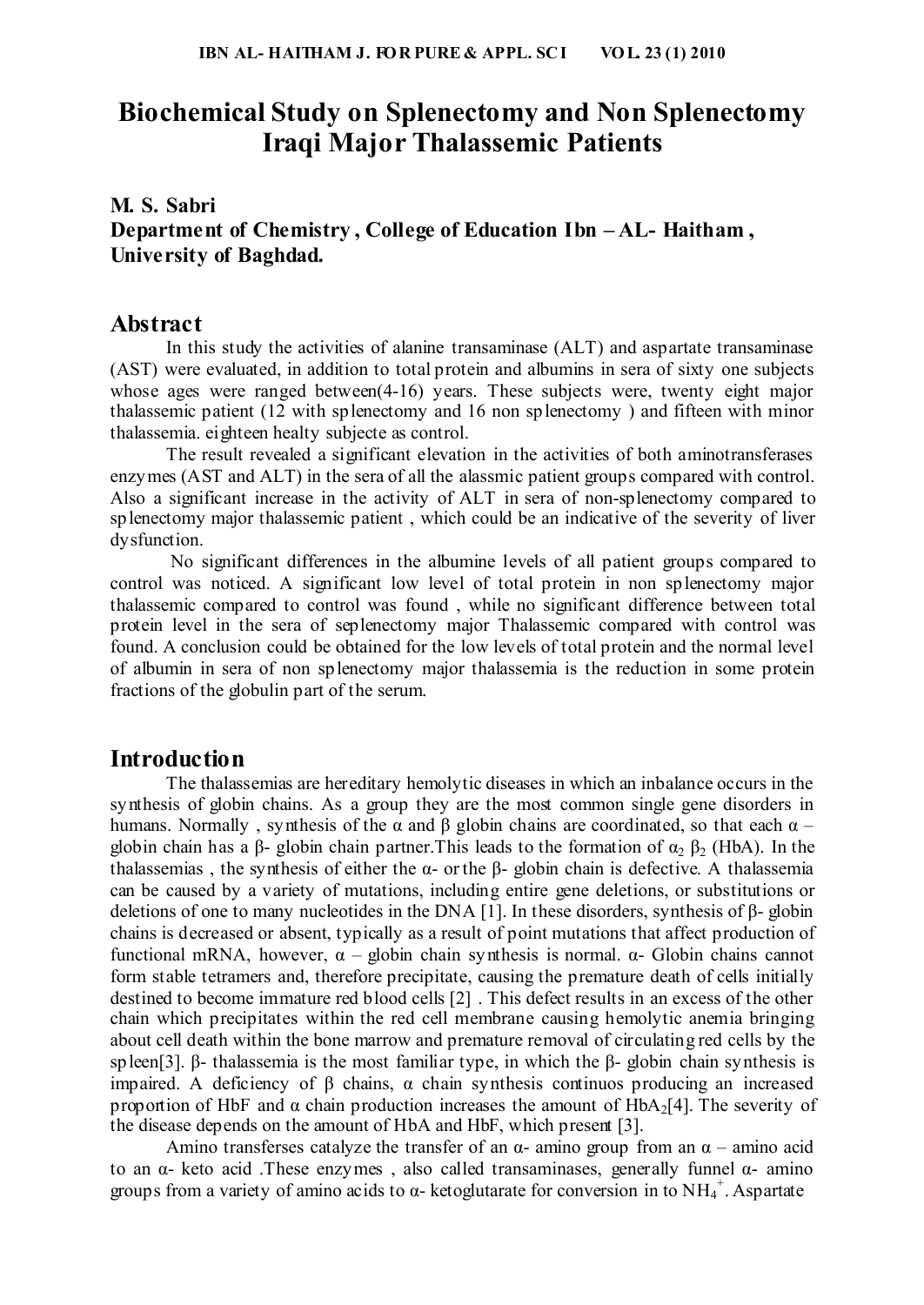#### **IBN AL- HAITHAM J. FOR PURE & APPL. SCI VOL. 23 (1) 2010**

amino transferase (AST), one of the most important of these enzymes, catalyzes the transfer of the amino group of aspartate to  $\alpha$ -ketoglutarate.

Aspartate +  $\alpha$ - ketoglutarate  $\Box$  oxaloace tate + glutamate

Alanine amino transferase (ALT) catalyzes the transfer of the amino group of alanine to α- ketoglutarate.

Alanine +  $\alpha$ - ketoglutarate  $\Box$  pyruvate + glutamate

 These transamination reactions are reversible and can thus be used to synthesize amino acids from  $\alpha$ - ketoacids[5]. The proteins are substances made up of smaller building blocks called amino acid. And are important constituents of all cells and tissues. Human serum contains more than 125 identified proteins. So there are many different kinds of proteins in the body with many different functions[6]. The major site of synthesis of the plasma proteins is the liver. The second major site is the immune system[7]. The concentration of total protein in human plasma is approximately  $7.0 - 7.5$  g/dl and comprises the major part of the solids of the plasma. The proteins of the plasma are actually a complex mixture that includes not only simple proteins but also conjugated proteins such as glycoprotein and various types of lipoproteins[8] . Total protein level depends on the balance between their synthesis and their catabolism or loss from body . A total serum protein test measures total amount of protein in blood serum as well as the amounts of albumin and globulin which are the main two groups of protein[9] . Albumin has a single polypeptide chain of 580 amino acids. It is a very stable protein with a high net negative charge at physiologic pH with a M.Wt. of 66,000 D. Albumin forms the largest portion of the serum proteins it is produced and degraded by the liver. It carries many small molecules[10] . It is a collective term, used to refer to proteins other than albumin with the exception of the immunoglobulin and some complement proteins which are formed by immune system , most of the globulins are produced in the liver[11].

## **Experimental Part**

- **-** Blood collection and subject samples : five mL of venous blood sample was obtained from twenty eight subjects of both sexes , whose β-thalassemia major (splenectomy and non splenectomy) condition was confirmed by evalution of HbF, HbA and  $HbA<sub>2</sub>$  using the Bio. Rad variant hemoglobin testing system from Bio. Rad company (Italy) , at Ibn-AL Balady hospital in addition to fifteen minor thalassemic subjects as pathological control were included in the present study. Also eighteen healthy subjects were enrolled as control group . All blood samples , which were collected from the above subjects were allowed to coagulate at room temperature within 30 minutes, centrifuged for 10 minutes at 2500g. The resulting serum was separated and divided to parts and frozen until time of analysis. Information of all subjects enrolled in the study are shown in table (1)
- **-** Determination of amino transferases activities the dermination were performed using a ready Kit purctuesed from Randox laboratories , England.
- **-** Determination of AST activity. Colorimetic method for determination of serum aspartate amino tranferase by monitoring the concentration of oxaloacetate hydrazine formed with 2,4 dinitrophenyl- hydrazine (DNPH)[12].
- **-** Determination of (ALT) Activity. The Activity of ALT is measured by monitoring the concentration of pyruvate hydrozone formed with (DNPH)[12].
- **-** Determination of total protein.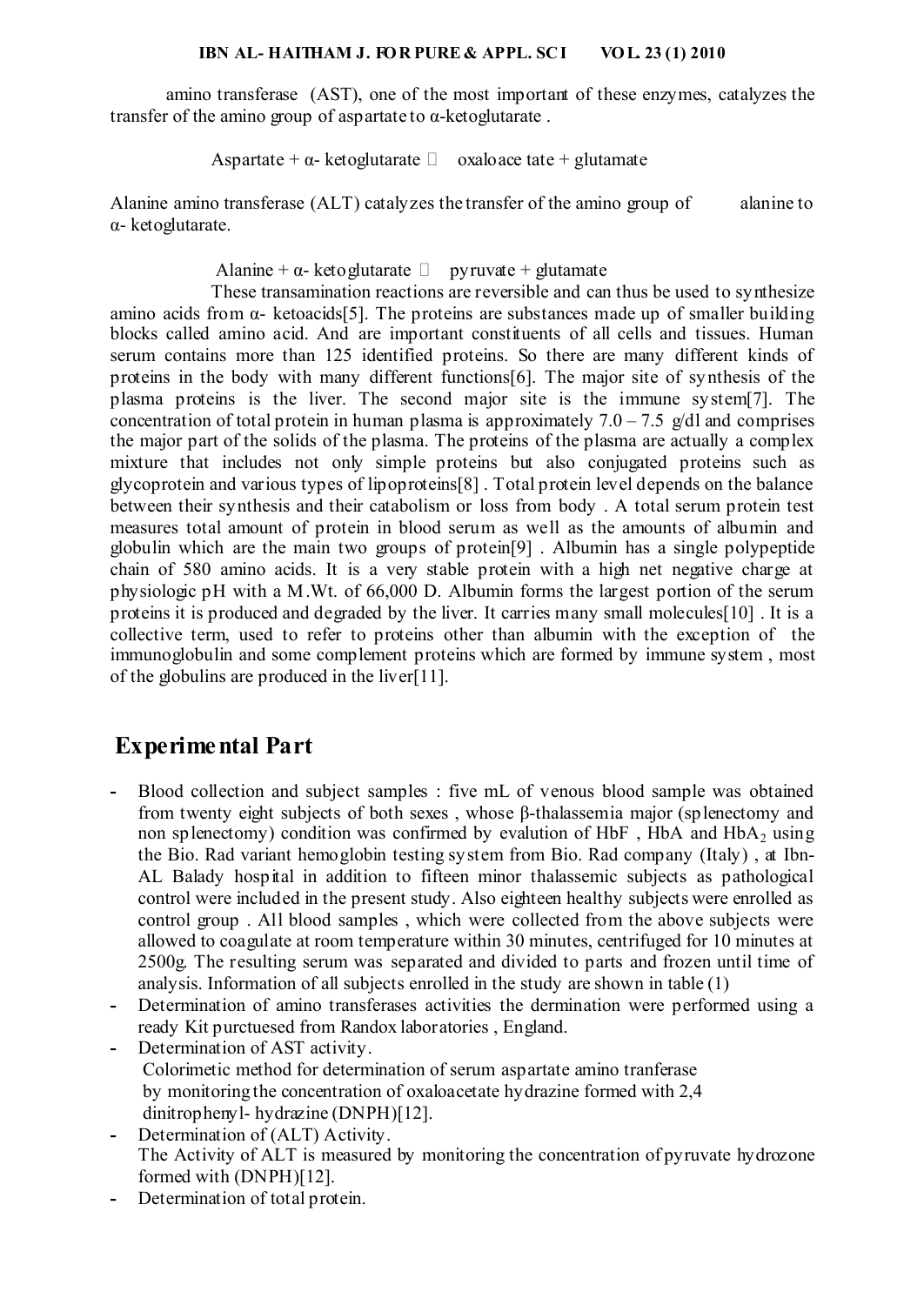The concentration of total protein was determined according to the Randox Kit<sup>[13]</sup>, in which cupric ions, in an alkaline medium, interact with protein peptide bonds resulting in the formation of a coloured complex .

**-** Determination of Albumin levels. Plasma albumin level was determined by the dye-binding technique using bromocresol green (BCG), provided by a ready kit from Randox laboratories, England.

In the assay medium albumin will bind BCG in phosphate buffer ( pH 4.2), thus yielding a blue complex. The increase in the absorbance, at 630 nm , is proportional to the amount of albumin present in the sample. Human albumin is used as a standared[14].

#### **Statistical analysis**

The results were analyzed by student -t- test with p values  $\leq 0.05$  considered significant using Excel XP 2000 program.

#### **Results and Discussion**

 Table(2): showes the activity of AST and ALT in sera of major thalassemic patients (splenectomy and non splenectomy) , minor thalassemia and healthy control.

 A high significant increase in the activity of AST and ALT for both major thalasemic group compared to that for minor thalassemic and control were found. The result of the present study is in a good agreement with result reported earlier ,the reason for this elevation in the activities are due to symptoms of liver damages. As liver is the major site of iron storage , the liver is a conspicuous victim of excess iron deposition[15].

 However the incidence and prevalence of iron- induced organ injury was not influenced by the ethnicity of the patients in multiple large thalassemia trials[16]. Plasma ALT is a marker of liver injure which increased in thalassemia and considered to be an indicative of liver dysfunction and leakage of liver metabolites into the plasma[17].

 Results of serum total protein and albumin are shown in table (3).From table (3) the mean values of albumin in sera of patient with β-thalassemia are not siginfingthy different as compared to control group. These results agree with a studied parameter reported that patient with β- thalassemia major (splenectomy and non splenectomy ) showed similar serum albumin level compatable to healthy individuals[18]. On the other hand reports showed lower level of albumin in the thalasseamic patient due to the presence of antibody in the sera of patient under blood transfusion[19].

 The total protein concentration in sera of all pataient groups except non splenectomy showed non significant differences with that for healthy control while a significant reduction was found in the non splenectomy compared to control the possible cause reported to be secondarily decreased synthesis of protein by the liver and which imposed to damages by transfusion therapy leading to iron over load[20].

 The reduction in total protein and the near normal value of albumin could be due to the decrease in the globulin synthesis because the latter consist of different types (i,e  $\alpha_1$ ,  $\alpha_2$ ) , β and δ ) globuline so the reduction in any one of these globulin could result in a decrease of total level.

### **References**

- 1.Clarke,G.m.,Higgins,T.N.(2000) : Laboratory investigation of hemoglobin opathies and thalassemia.Clin.Chem.46:1284.
- 2.Champe,P.C.,Harvey,R.A., and Ferrier , D.R.(2008) " Lippincott's Illustrated Reviews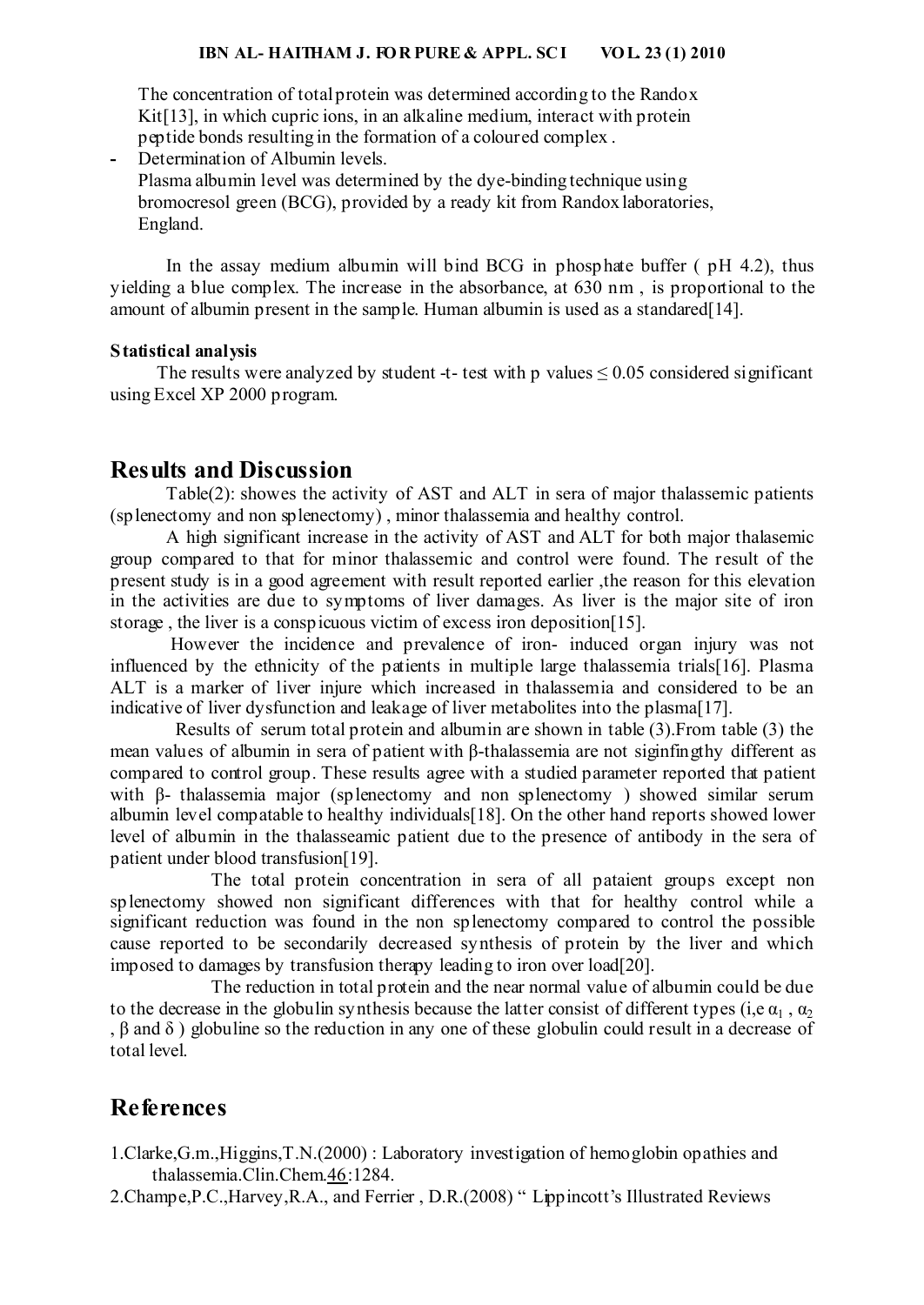Biochemistry "  $4^{\text{th}}$  ed, Lippincott Williams & Wilkins Philadelphia.

- 3. Lissaure, T., Colayden, G.  $(2001)$  " Illusration text book of paediatrics,  $2<sup>nd</sup>$ , ed., p.305. Mosby intevnational lmd.
- 4.Lanzkowsky,P.(2000), " Pediatric Hematology and Oncology " 3rd ed.pp:182-193, 305- 306.A cademic press.
- 5.Berg,J.M.,Tymoczko,T.L., and stryer,L. (2007) "Biochemistry " 5<sup>th</sup> ed.W.H Freeman and company , New York.
- 6.Stryer,  $\text{L}(2000)$  "Biochemistry " 4<sup>th</sup> ed .New York .W.H.Freeman and Company , 153-
- 7.Kaneko, J.J., Harvey, J.W., and Brunss., M.C. (1997) " Clinical Biochemistry of Domestic Animals " $5<sup>th</sup>$  ed. Academic press. pp:120-226.
- 8.Murray,R.K., Granner, D.K. and Rodwell V.W.(2006) " HARPER'S Illustrated Biochemistry ", Mc Grow Hill,  $27<sup>th</sup>$  ed .U.S.A.
- 9. Mickael, L., Janet T,L., and Edwar, P.(2002) "Clinical chemistry "4<sup>th</sup> ed. Lippincott Williams & wilking, p.172.
- 10.Carl, A.,Edward, R., and Raymond ,E.(1991) " Tiets text Book of clinical chemistry " W.B. Sannders Company. 1: 151-155, 482-496.
- 11.Bishop, M.L., Fody, E.P., and schoff, L.(2005)"Clinical chemistry principles, procedures, correlations  $5<sup>th</sup>$  ed. Lippincott Williams & wilkins, pp: 105 -106, 194-212.
- 12.Reitman,S.and Grankel,S.(1957) : A colorimetric method for the determination of serum glutamic oxalacetic and glutamic pyruric transamination , Am.J.clin pathol.28:26-63.
- 13.Weiche selbaum,T.E.(1946): An accurate and rapid method for the determination of proteins in small amounts of blood, serum and plasma. Amer.J. clin.patho., 16:40-49.
- 14.Rodkey,E.L.(1965): Direct Spectrophotometic determination of albumin in human serum, clin. chem. .1:478.
- 15.Wood,J.C, Tyszra, J.M; Carson, s, Nelson, M.D, coots, T.D. : Myocadial iron loading in transfusion dependent thalassemia and sickle cell disease blood 103: 1954-1936 [pub Med<sub>1</sub>
- 16.Vichinsky, E.P., Macklin, E.A., Waye, J.s., Lorey, F; Olivieri, N.F.(2005) changes in the epidemiology of thalassaemia in north America a new minority disease.pediatrics. b; 116.e 818- e 825 [pub Med]
- 17.Walter,P B., Fung, E.B. , Killilea, D.W., Harmatz, P.(2008) :Oxidative strees and inflammation in iron- overloaded patients with β- thalassaemia or overloaded patients with β- thalassaemia or sickle cell disease, p1-14 Bro Haematal ,135(2):254-263.
- 18.Aitxala,M.T., and sarandria , C.N.(2001):Microsferocitosis Erythroid profik and its relation with different lab. Tests. Medicina. 61(4):417-23.
- 19.Wanachiwanawin, W., Leungrojana- Kul, P.,and Fucharocn, S.(2003): Prevalence and clinical significance of hepatitis C virus infection thai patients with thalassemia .Int.J.Heamatol., 78(4):374-8.
- 20.Hentze,M.W., Muckenthaler, M.V. and Andrews, N.C. (2004): Balancing Acts : Moleculor control of Mammalian Iron metabolism cell, 117:285-297.

| -- 1-1-<br><sub>.1</sub>                |     |                 |                     |  |  |  |  |
|-----------------------------------------|-----|-----------------|---------------------|--|--|--|--|
| Groups                                  | No. | Mean age (year) | range of age (year) |  |  |  |  |
| Major thalassemic<br>(splenectomy)      | 12  | $9 \pm 2.2$     | $6 - 11$            |  |  |  |  |
| Majar thalassimic<br>(non-sp lenectomy) | 16  | $8 \pm 1.8$     | $4 - 12$            |  |  |  |  |
| Minor thalassemia                       |     | $14 \pm 3.7$    | $9-16$              |  |  |  |  |
| Healthy control                         | 18  | $12 \pm 2.3$    | $7-16$              |  |  |  |  |

**Table (1): information of thalassemic patients and healthy control.**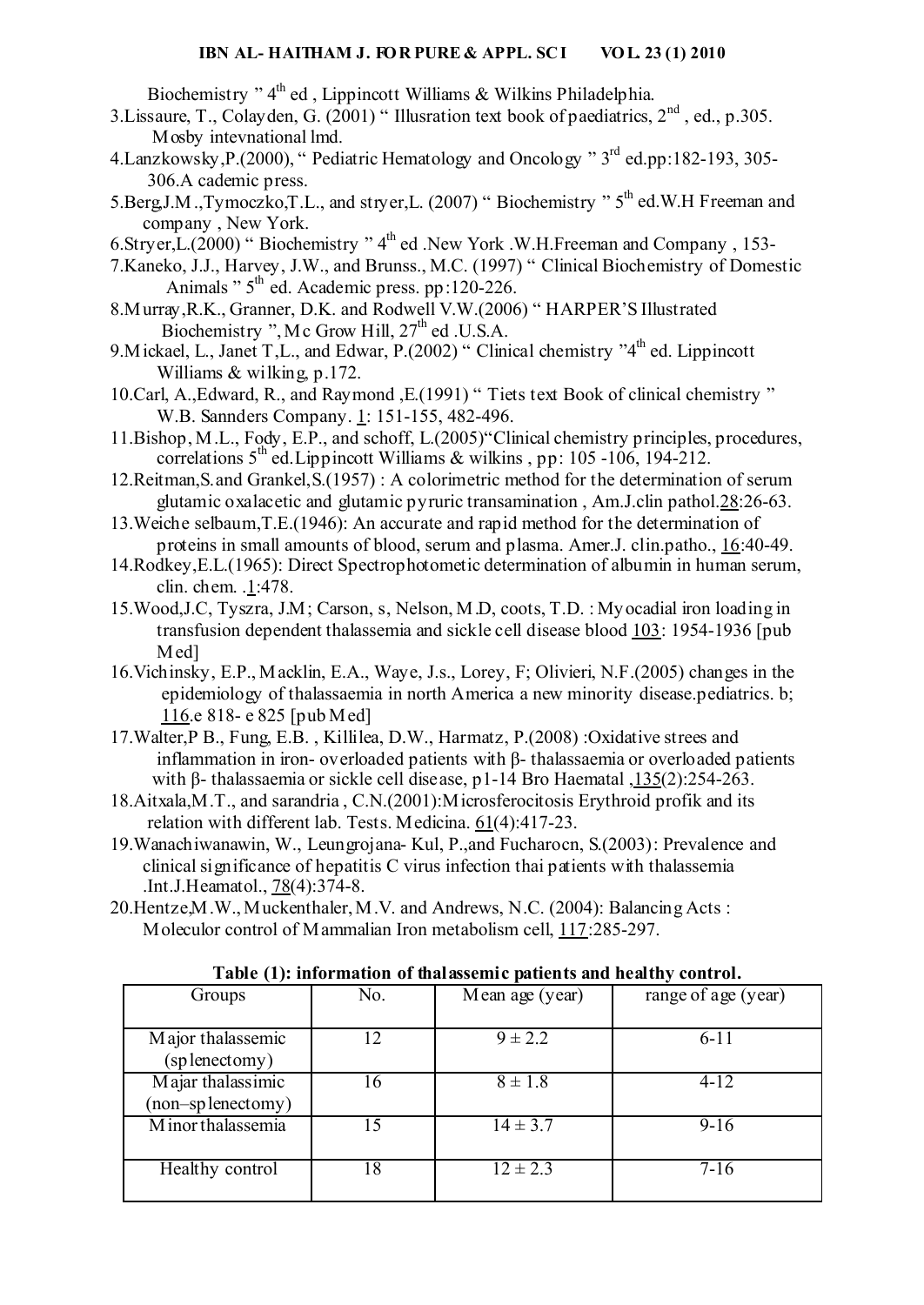#### **IBN AL- HAITHAM J. FOR PURE & APPL. SCI VOL. 23 (1) 2010**

| Groups                                       | No. | AST mean $\pm$ SD(U/L)    | P                       | ALT mean<br>$\pm SD(U/L)$ | $\mathbf{P}$ |
|----------------------------------------------|-----|---------------------------|-------------------------|---------------------------|--------------|
| Major<br>thalassemic<br>(splenectomy)        | 12  | $46.8 \pm 19.1$           | $< 0.05$ S              | $51.8 \pm 13.1$           | $< 0.05$ S   |
| Major<br>thalassemic<br>(non<br>splenectomy) | 16  | $48.7 \pm 11.7$           | $< 0.05$ S              | $58.7 \pm 21.3$           | $< 0.05$ S   |
| Minor<br>thalassemic                         | 15  | $\overline{10.3} \pm 2.3$ | S < 0.05                | $8.4 \pm 3.1$             | $< 0.05$ S   |
| Health control                               | 18  | $7.9 \pm 1.8$             | $< 0.05$ S              | $5.6 \pm 1.9$             |              |
|                                              |     |                           | >0.05<br>p<br><b>NS</b> |                           | < 0.05S<br>p |

#### **Table(2) : AST and ALT actives in sera of all groups** .

 \* represent p value between both major thalassemic patients (splenectomy and non splenectomy).

#### **Table (3): serum total protein and albumin in sera of all studied groups.**

| Groups         | $Total protein (gm/dL) \pm SD$ | p                | <b>Albumin</b>   | p                |
|----------------|--------------------------------|------------------|------------------|------------------|
|                |                                |                  | $(gm/dL) \pm SD$ |                  |
| Major          | $7.12 \pm 0.39$                | > 0.05           | $4.08 \pm 0.41$  | > 0.05           |
| thalassemic    |                                | <b>NS</b>        |                  | <b>NS</b>        |
| (splenectomy)  |                                |                  |                  |                  |
| Major          | $6.21 \pm 0.81$                | $\leq 0.05$      | $4.03 \pm 0.46$  | > 0.05           |
| thalassemic    |                                | S                |                  | <b>NS</b>        |
| (non           |                                |                  |                  |                  |
| splenectomy)   |                                |                  |                  |                  |
| <b>M</b> inor  | $7.09 \pm 0.37$                | > 0.05           | $4.12 \pm 0.51$  | > 0.05           |
| thalassemic    |                                | <b>NS</b>        |                  | <b>NS</b>        |
| Health control | $7.18 \pm 0.28$                | > 0.05           | $4.01 \pm 0.31$  | > 0.05           |
|                |                                | <b>NS</b>        |                  | <b>NS</b>        |
|                |                                | $\leq 0.05$<br>p |                  | ${}_{0.05}$<br>p |
|                |                                | S                |                  | <b>NS</b>        |